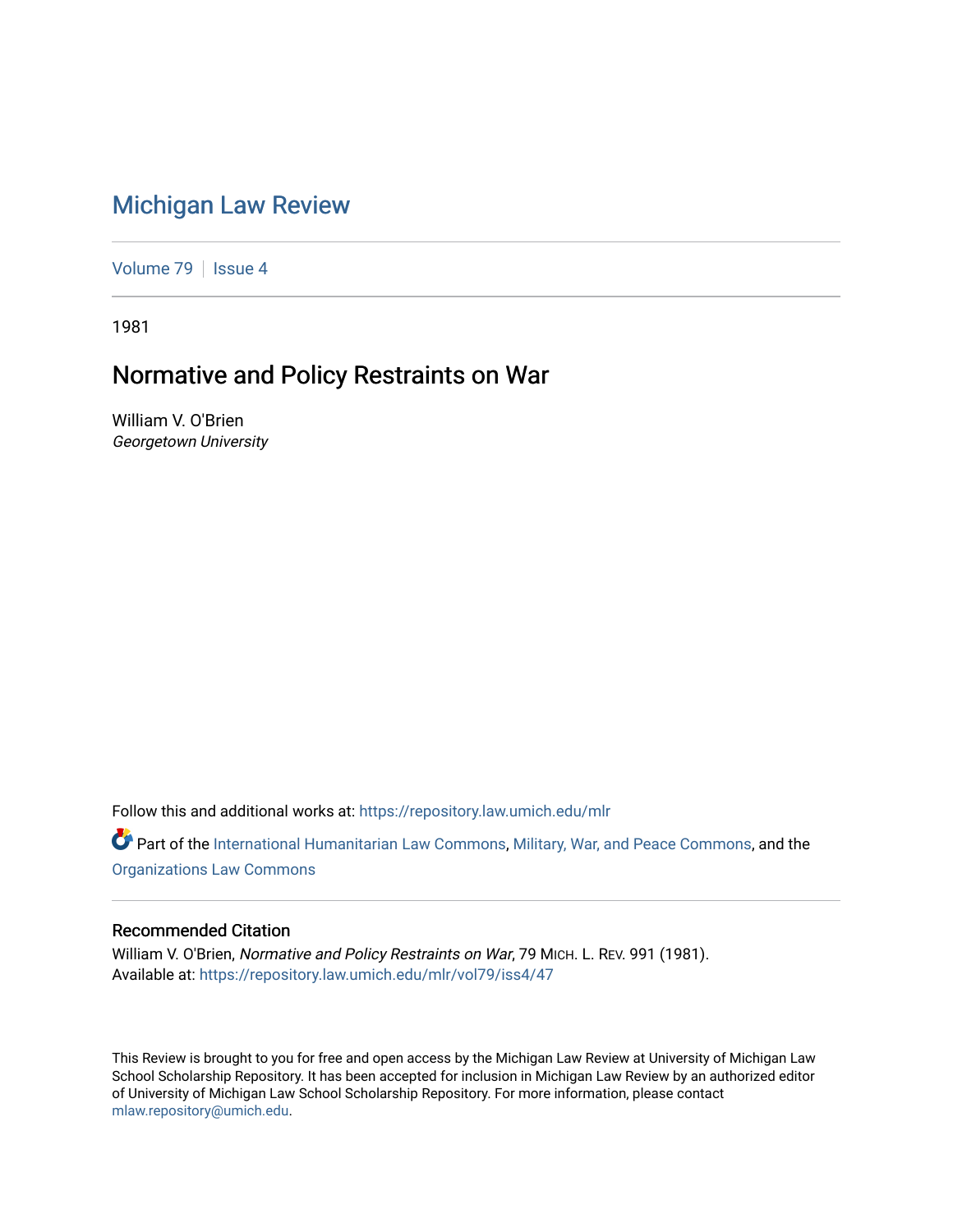## **NORMATIVE AND POLICY RESTRAINTS ONWAR**

*William* V. *0 'Brien\** 

RESTRAINTS ON WAR: STUDIES IN THE LIMITATION OF ARMED CONFLICT. Edited by *Michael Howard.* Oxford: Oxford University Press. 1979. Pp. 173. \$16.95.

HUMANITARIAN POLITICS: THE INTERNATIONAL COMMITTEE OF THE RED CROSS. By *David P. Forsythe*. Baltimore: The Johns Hopkins University Press. 1977. Pp. 298. \$17.95.

Restraints on war arise from two basic sources. First, political and military policies, by defining the ends and means of war, determine whether war becomes "total" as in World Wars I and II or "limited." Second, normative principles and prescriptions may limit both ends and means of war. These normative limitations may derive from morality or from positive law. Ideally, policy and normative restraints on war complement and support each other. When the restraints converge, there is great opportunity to ameliorate the destruction and suffering of war. However, political and military policies and normative guidelines do not always converge. The true task of the law of war is to maximize such convergences.

The interrelation of the possible sources of restraint on war is therefore a matter of perennial importance. The relationships both within and between the two broad categories of normative and policy restraints are important. Political policy restraints are essential to the control of military policy, while military policy must find its justification in the service of political policy. Morality stands above policy as an external source of restraint. Yet, moral prescriptions divorced from the realities of policy may become irrelevant. Law is the meeting place for morality and policy. Ideally, the law of war reflects both sound moral principles and the realities of political and military policies.

The two books here reviewed recognize and deal with this complex of relationships. In *Restraints on War*, Michael Howard and a

<sup>\*</sup> Professor of Government, Georgetown University. B.S.F.S. 1946, M.S.F.S. 1948, Ph.D. 1953, Georgetown University. - Ed.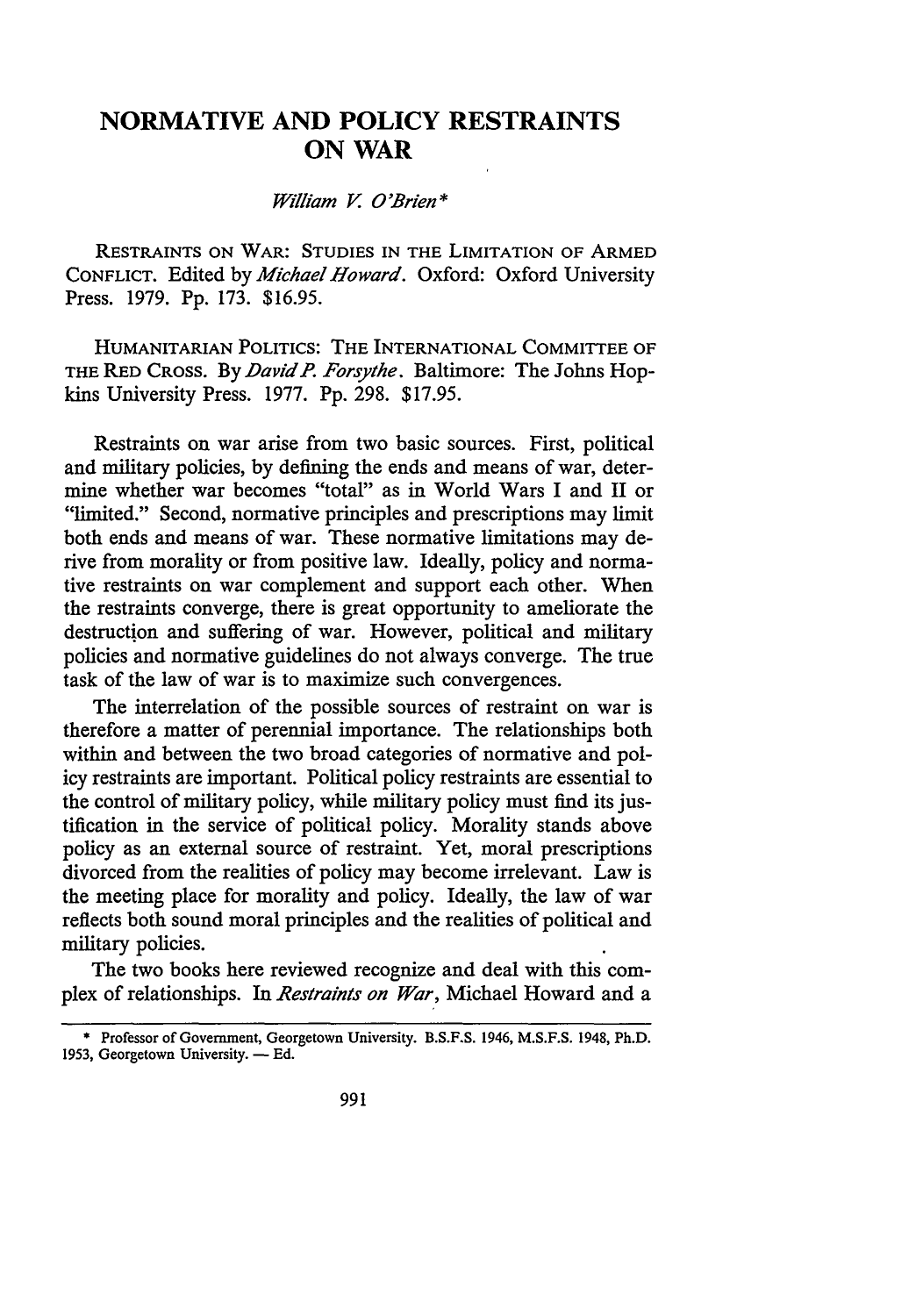distinguished group of contributors address four categories of restraints on war and sometimes show their interrelations. Unfortunately, the contributors do not always realize the promise of Howard's introductory chapter in developing the connections between politics, military policy, morality and law. Still, the ingredients for such analyses are there. David Forsythe's *Humanitarian Politics* analyzes the policy implications of a body of law which is conspicuously grounded in moral values. In a thorough study of the International Committee of the Red Cross (I.C.R.C.), Forsythe emphasizes the political dimension of efforts to support and enforce humanitarian law and to advance moral principles and initiatives not yet clearly provided for in that law.

This review will consider *Restraints on War* first. After describing Howard's introductory essay, it divides the book into two sets of essays: those dealing primarily with normative restraints on war, and those dealing primarily with policy restraints. Forsythe's monograph will be discussed last, partly in the light of the issues raised in the evaluation of Howard's volume.

I

Howard, Chichele Professor of the History of War at Oxford, is one of the foremost military historians and analysts of our time. In the opening essay of *Restraints on War*, Temperamenta Belli: Can *War be Controlled?,* Howard builds on the central concept of control over the military instrument of policy. Howard first distinguishes force from violence: "War consists of such deliberate, controlled, and purposeful acts of force combined and harmonized to attain what are ultimately political objectives" (p. 3). He then observes that, "Military activity thus carries an intrinsic imperative towards control; an imperative derived from the need to maintain order and discipline, to conserve both moral and material forces and ensure that these are always responsive to direction" (pp. 3-4). Nevertheless, "[t]hese military criteria . . . will not necessarily coincide with the dictates of humanity" (p. 4). Recalling the countervalue strategies of General Sherman in the American Civil War, Howard concludes that "the military principle of 'economy of force' may sometimes conveniently coincide with the dictates of transcendent moral values, but there is little historical justification for assuming that this will always be the case" (p. 4).

Howard's point that control is the essence of good military policy, but that political/military control does not always produce the results enjoined by normative or humanitarian restraints, is an im-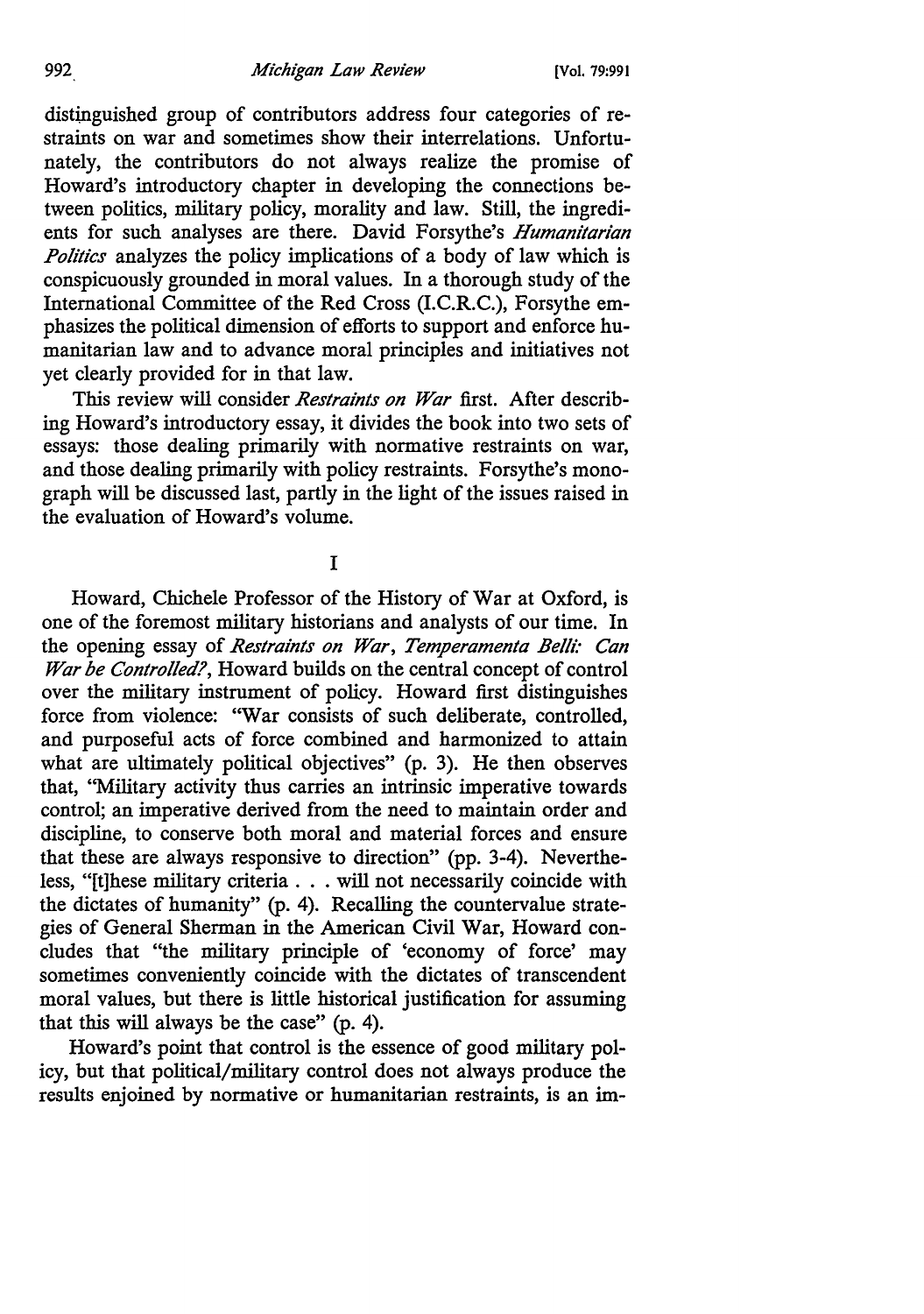portant one. Supporters of the law of war naturally tend to emphasize its coincidence with enlightened political/military policies and, conversely, the self-defeating effects that often result from manifestly illegal behavior. This is a prominent theme, for example, in the 1976 Air Force pamphlet, AFP 110-31, International Law  $-$  The Conduct of Armed Conflict and Air Operations.<sup>1</sup>

Howard next sketches the development of the law of war as a source of external restraint on war. He reviews the traditional distinction between the *jus ad bellum,* the law governing recourse to armed force, and the *jus in be/lo,* the law governing the conduct of war. The moral doctrine of Just War produced the *jus ad bellum*, while Grotius and subsequent framers of positive international law developed the *jus in be/lo.* In this survey Howard identifies the underlying characteristics of the political system and of limited wars that made development of these normative restraints possible.

In this century, when political and military realities changed to produce modem total war, the material bases on which both the moral just war doctrine and the international law of war had been grounded were destroyed. Total war between societies in conflict produced strategies that capitalized on modem military technology, strategies such as the countervalue strategic bombing policies of the RAF in World War II. These tactics represent an almost total divergence between political/military policy and the moral/legal principles of proportion and particularly of discrimination or the immunity of noncombatants and nonmilitary targets from direct intentional attacks. Neither morality nor law could make much of a stand against the necessities of total war. In the post-World War II era, the logic of political/military policy alone could revive limited war theories and policies. Thus, prudential rather than normative considerations gave hope of restoring restraints on war. At the same time that total war between nations has destroyed traditional normative restraints on war, wars of national liberation within nations have been waged with an "ends justifies the means" spirit that tends to make them particularly bitter and unrestrained, further endangering the prospects for normative regulation of war. The remaining essays in the book review these developments and assess the future prospects for restraints on war.

<sup>1.</sup> DEPARTMENT OF THE AIR FORCE, INTERNATIONAL LAW - THE CONDUCT OF ARMED CONFLICT AND AIR OPERATIONS, Air Force Pamphlet 110-31, at 5-8-5-10 (Nov. 1976).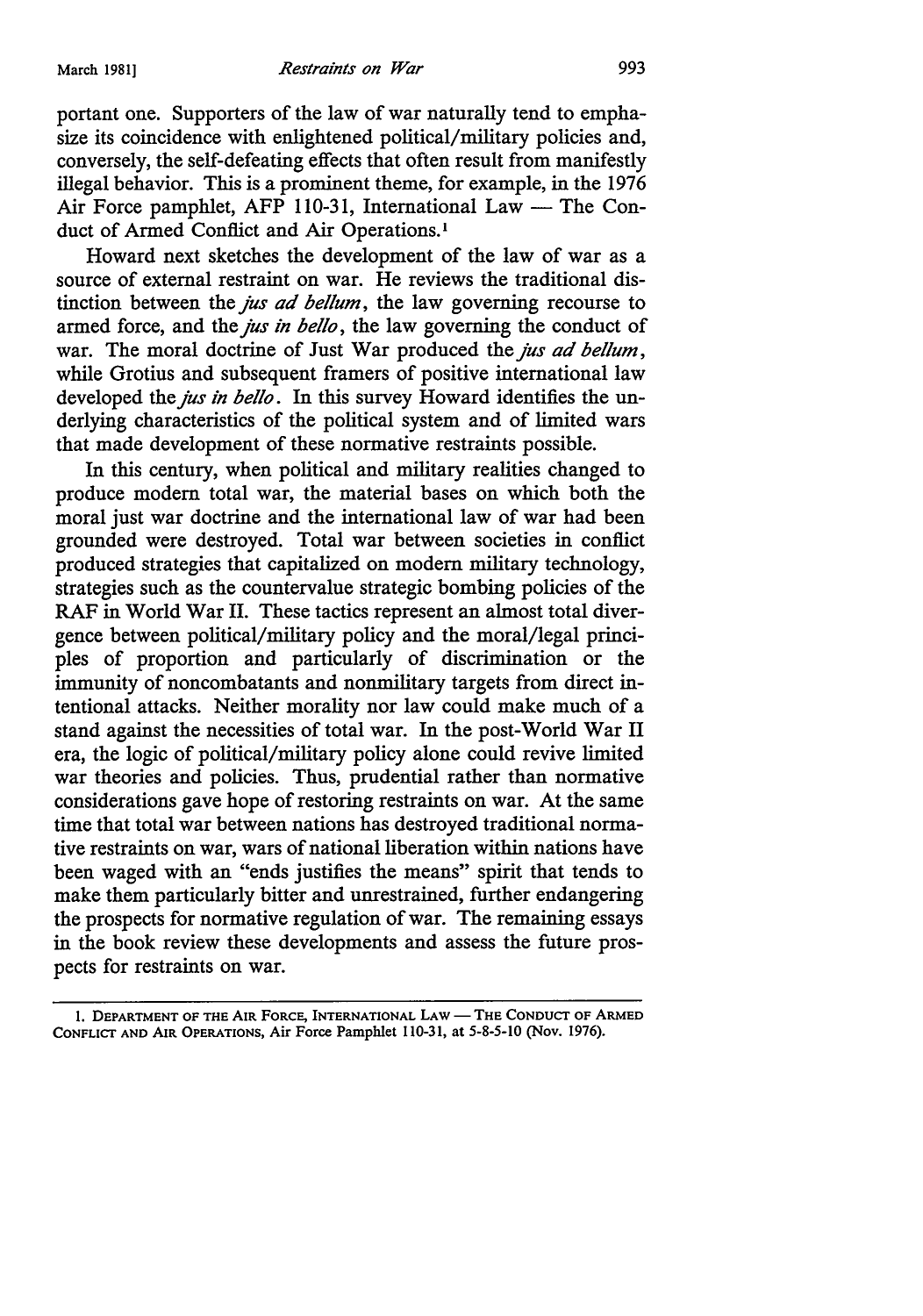### A. *Normative Restraints on War*

Geoffrey Best takes the lead in developing the first of Howard's themes, the restraint on war by normative principles and prescriptions. Best, Professor of History at the University of Sussex, is a distinguished scholar whose recently published *Humanity in Warfare*<sup>2</sup> is an important contribution to the growing contemporary literature on the law of war. Best's essay, *Restraints on War by Land before 1945,*  traces the evolution of the war from its customary form in the great era of limited war, 1648-1914, to its codification in the Hague Conventions of 1899 and 1907. Best displays a profound understanding of the doctrinal developments in international law from the seventeenth to the twentieth centuries. Beyond that, however, he displays a commendable interest in military sociology, a subject that must be studied in connection with efforts to translate law into terms meaningful to those to whom it is directed. Best writes:

What soldiers actually think about conduct in war, and how their thoughts affect their conduct, is an area of this subject which has so far been very little explored. The legal and official literature, understandably enough, takes no notice of the possibility that within armed forces a kind of sub-culture or 'private' culture may exist, the norms and tendencies of which may conflict with those prescribed in the manuals of military conduct, etc. . . .

The question then for the historian who wishes to embrace all relevant possibilities is: what are the relations between this private military culture which will lay its persuasive claims upon the thinking and behaviour of at least the regular soldier who has been acclimatized to it, and the public political culture from which his army as a whole ostensibly derives its standards and instructions? [P. 24.]

Best pursues this issue with respect to the law and practice governing treatment of prisoners of war, pillage, and the protection of women. He finds that, even in the nineteenth century, the law of war was more effective in protecting soldiers than civilians. And as the twentieth century unfolded, the possibility of protecting civilians by the law of war was drastically reduced by the advent of total war. Thus the political/military policies that produced limited wars also made possible the developments of the principles of discrimination (or non-combatant immunity) in positive international law. But, as early as the American Civil War, the phenomenon of societies totally mobilized for war rendered plausible Sherman's proposition that the way to win such a war is through direct intentional attacks on the mobilized society itself. Best traces this development through the Franco-Prussian War to the two World Wars.

2. G. BEST, HUMANITY IN WARFARE (1980).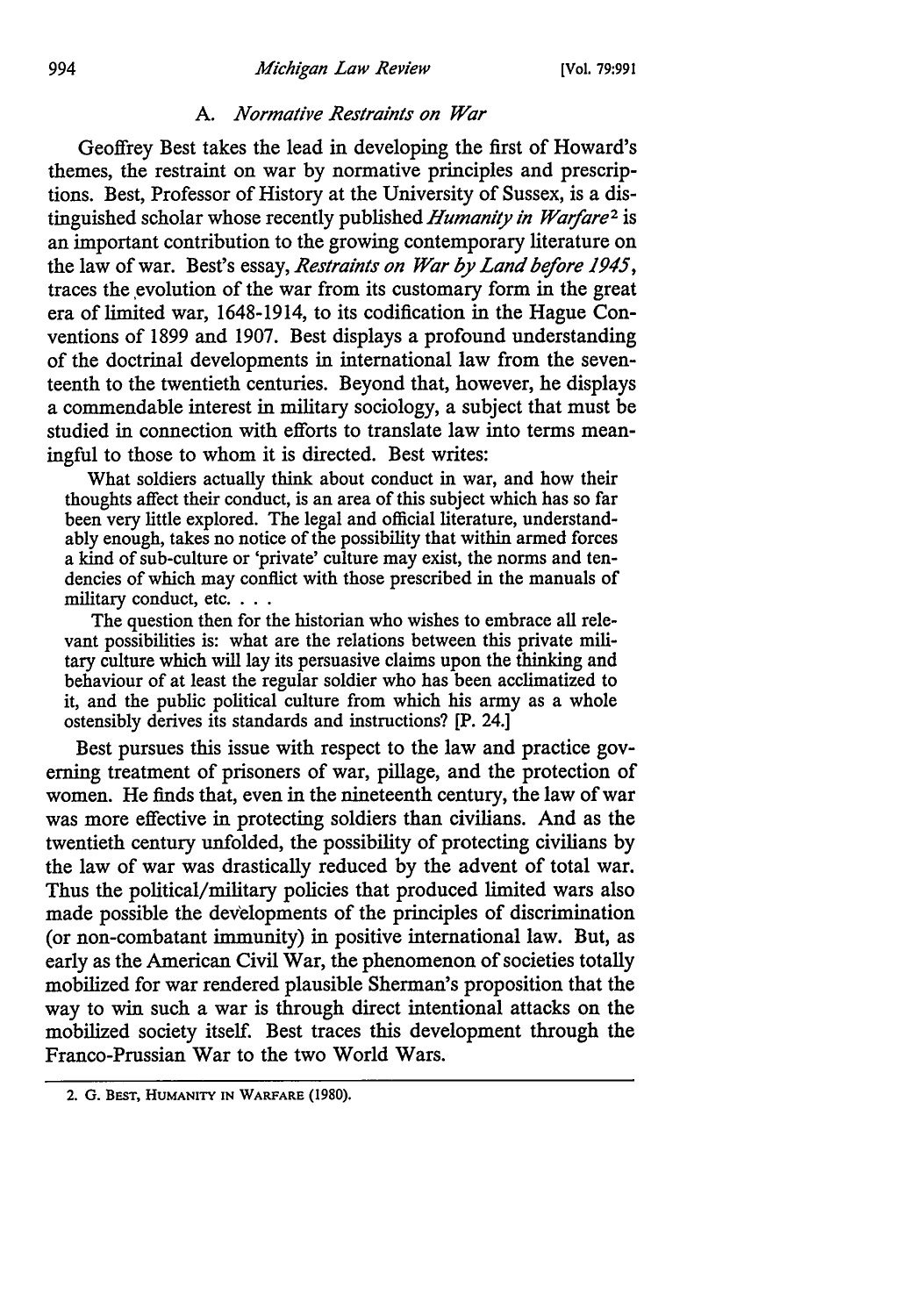Best concludes with a brief examination of the phenomenon of popular resistance to military occupation and the resultant emergence of guerilla war as a major form of modem conflict. This phenomenon perpetuates civilian identification with war efforts and assures the continuance of political/military policies aimed at civilians and their property, policies that remain at odds with the aspirations of those who would revive the principle of discrimination. On the whole, then, Best finds discouraging prospects for the coincidence of policy with morality and law in war. Indeed, he ends by asking, "has the civilian, as liberal Europe used to know him, become extinct" (p. 36)?

The same theme of divergence of policy from law is pursued by Bryan Ranft, formerly Professor of History at the Royal Naval College, in his essay, *Restraints on War at Sea before 1945.* Ranft points out that much of the eighteenth and nineteenth century law of war at sea sought to negate the most decisive capability of naval warfare, namely, the ability to interdict and destroy vital merchant shipping. Ranft first recalls the long history of efforts to protect neutral shipping and neutral goods and to require that naval blockades be effective and not "paper." Once again the material environment affected the state of law, for the greatest progress in regulating naval warfare preceded the development of modem industrialized states. Once it became clear that modem states were critically dependent on overseas imports and hence vulnerable to blockades, the pressures on the law of naval warfare became increasingly great. The last great attempt to salvage the traditional law of naval warfare at the 1909 London Naval Conference failed utterly in the face of belligerent naval policies in the First World War. By the end of that war, virtually all of the law of naval warfare, established with great effort over the preceding centuries, fell before the demands of total war policies. Ranft recalls that both the Allies and the Germans justified this process by the concept of reprisals. Indeed, the decline and fall of this once central part of international law is traceable directly to a reprisal spiral that traded illegal act for illegal act until there was no law left.

Ranft concludes with a brief but critical point that might be called "technical necessity." World War I had shown the impossibility of treating submarines as though they were capable of observing the same law as surface warships. All pretense of uniform treatment was abandoned in World War II, when anti-submarine weapons systems, particularly maritime aircraft, made submarines extremely vulnerable. Accordingly, the interwar efforts (such as the 1922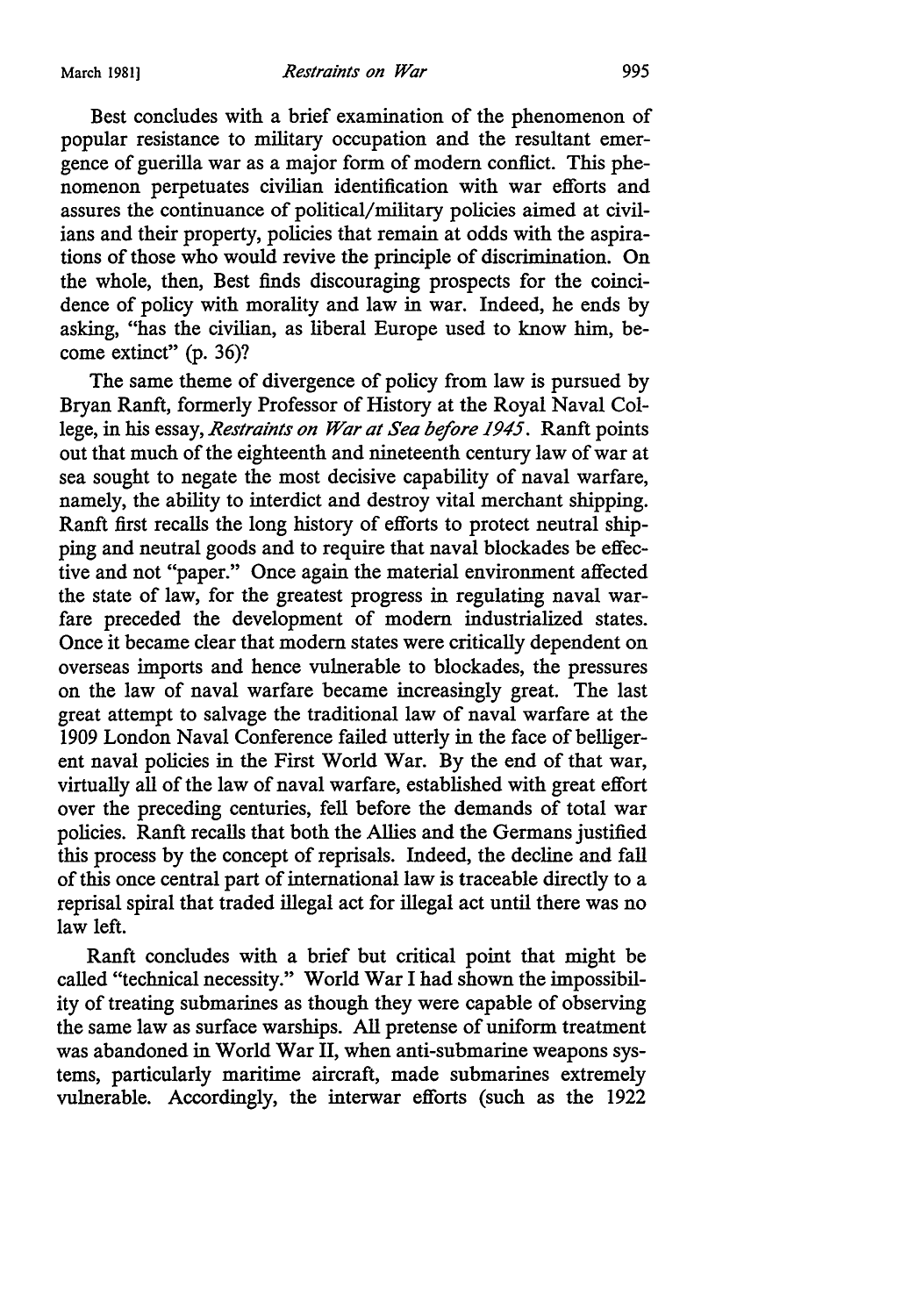Washington Conference, the 1930 London Conference, and the London Submarine Protocol of 1936) to codify a law regulating submarine warfare failed completely. Ranft points out once again that the law is likely to collapse where there is an unreasonable gap between the demands of law and the material characteristics of the regulated subject matter.

The same point is made with equal emphasis by Donald Cameron Watt, Professor of International History, London School of Economics, in his essay, *Restraints on War in the Air before 1945.*  Indeed, Watt sees a pattern in the process by which efforts to regulate aerial bombardment failed:

The first [step] is the attempt of an advanced but still belligerent society to devise restraints and inhibitions on the use of a weapon the technological development of which was so constantly to be out of phase with men's concepts of its use. The second is the manner in which those concerned with the problem moved from optimism to extreme pessimism in their attitudes to the weapon and the technology that produced it. The third is the decline of overall moral standards and the dwindling of the ethical horizons of those responsible from a general to a purely national scale. [Pp. 58-59.]

Watt also traces the origins of the Royal Air Force doctrines of strategic bombing and force development that predetermined, in great measure, the policies of the Second World War. The early prophets of air power in Britain, of whom Lord Hugh Trenchard was the foremost, held out a strategic deterrent policy as the best defense posture. Indeed, this RAF doctrine greatly resembles the "more bang for the buck" policies of the Eisenhower Administration as it initiated nuclear strategic deterrence. Trenchard and others proposed that the RAF both adopt what we would now term countervalue policies, and develop capabilities to threaten a potential aggressor with a devastating assault on his cities. Although the RAF never achieved such a deterrent capability, it did proceed to the policy of "area" attacks on German cities in World War II, attacks that completely violated the traditional moral/legal principles of proportion and discrimination.

Watt's brief review of air law and strategy before 1945 (actually, before 1939) leads him to generalize that, as this Reviewer has also observed,3 customary law grows and conventional law is viable where they have an adequate societal and material basis. In the first phase of the three-step process Watt describes in the quotation above, such a basis for law seems to exist. But, as the second two

<sup>3.</sup> *See* O'Brien, *Legitimate Military Necessity in Nuclear War,* 2 WORLD POLITY 35, 82-100 (1960).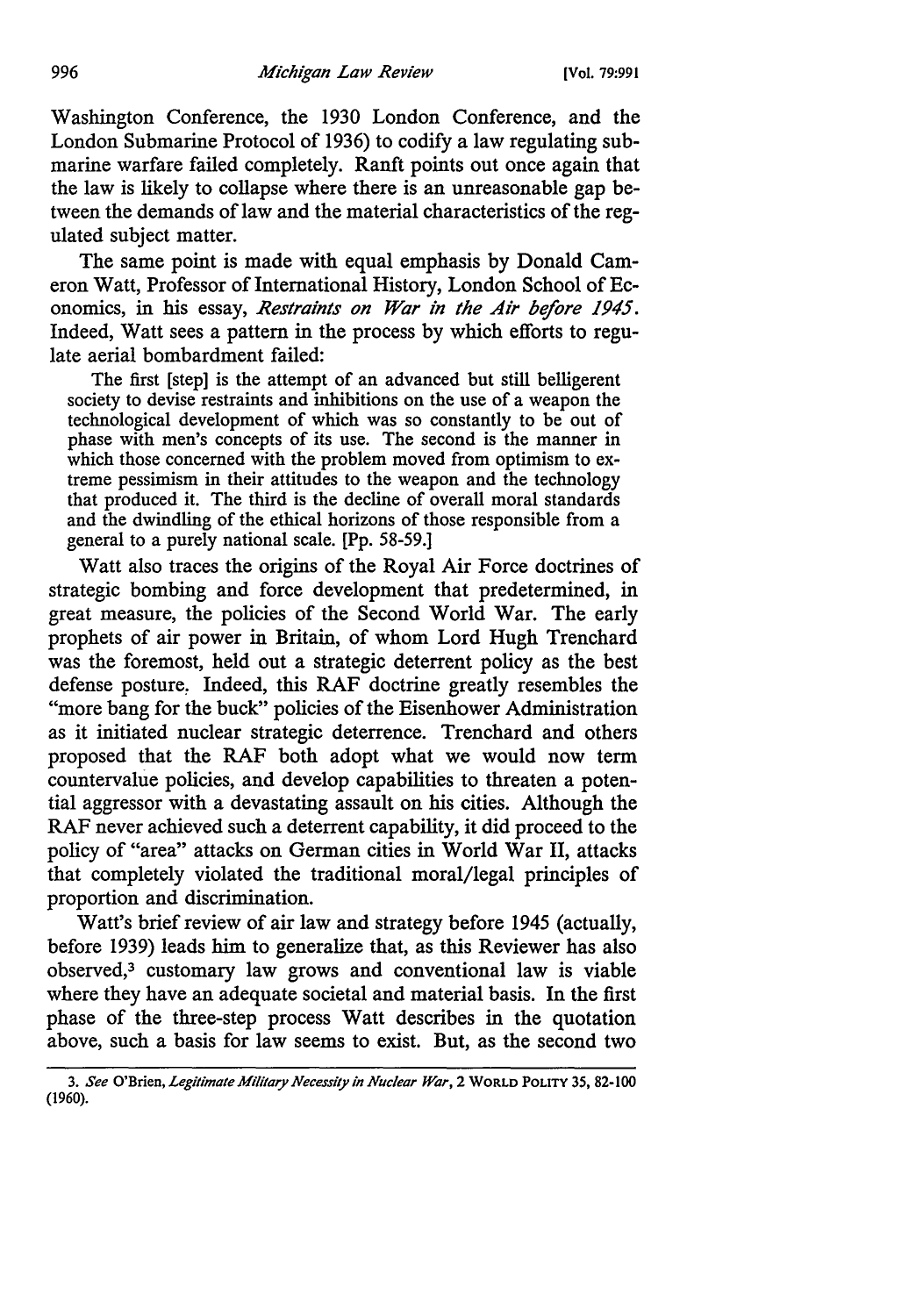phases unfold, law tends to take the form of conventions that are increasingly out of harmony with the realities of modem warfare until finally, in the third phase, the "ethical horizons" of those responsible for war shift from an international to a national scale.

It should be added that Watt's essay and, to a lesser extent, those of Best and Ranft, suffer from the Editor's apparent mandate to stop at the Second World War. Best and Ranft do make important points about the practice in that war and its implications for the law of war, but Watt does not project his analysis beyond the tentative days of aerial combat during the "Phoney War'' before the fall of France. His comments on the realization during the rest of the war of the trends he has traced in RAF and U.S. Air Force strategic bombing practice are sorely missed.

The last essay in Restraints on War, *Wars of National Liberation and War Criminality* by G.I.A.D. Draper, Professor of Law at the University of ·Sussex, is the most detailed in its legal analyses. Draper begins by picking up one of Howard's themes, the relation between the *jus ad helium* and the *jus in be/lo.* He reminds us that the emphasis on just cause for resort to war under the *jus ad helium*  has historically conflicted with the insistence of the *jus in be/lo* that both sides in a war must observe its rules. This conflict abated in the eighteenth and nineteenth centuries as the moral concept of just war declined and no substitute *jus ad helium* developed to distinguish legal from illegal belligerents. It was in this age of secular humanitarianism that much of the *jus in be/lo* was codified. However, starting with the League of Nations Covenant and the Kellog-Briand Pact, a new positive law *jus ad helium* was established. This new law distinguished aggressors who violated the prescriptions "outlawing" war as an instrument of policy from lawful belligerents engaged in wars of collective security and/or defense. Draper emphasizes, however, that the temptation to discriminate against aggressors with respect to rights and duties under the *jus in bello* was resisted. The 1949 Geneva Conventions, like the 1907 Hague Convention IV,4 "are imbued with humanitarian principles, and reject any idea of their

<sup>4.</sup> Hague Convention of 1907 Respecting the Laws and Customs of War on Land (Hague IV), Oct. 18, 1907, 36 Stat. 2277, T.S. No. 539; Geneva Convention for the Amelioration of the Condition of the Wounded and Sick in Armed Forces in the Field, Aug. 12, 1949, 6 U.S.T. 3114, T.I.A.S. No. 3362, 75 U.N.T.S. 31; Geneva Convention of the Condition of Wounded, Sick and Shipwrecked Members of Armed Forces at Sea, Aug. 12, 1949, 6 U.S.T. 3217, T.I.A.S. No. 3363, 75 U.N.T.S. 85; Geneva Convention Relative to the Treatment of Prisoners of War, Aug. 12, 1949, 6 U.S.T. 3316, T.I.A.S. No. 3364, 75 U.N.T.S. 135; Geneva Convention Relative to the Protection of Civilian Persons in Time of War, Aug. 12, 1949, 6 U.S.T. 3516, T.I.A.S. No. 3365, 75 U.N.T.S. 287.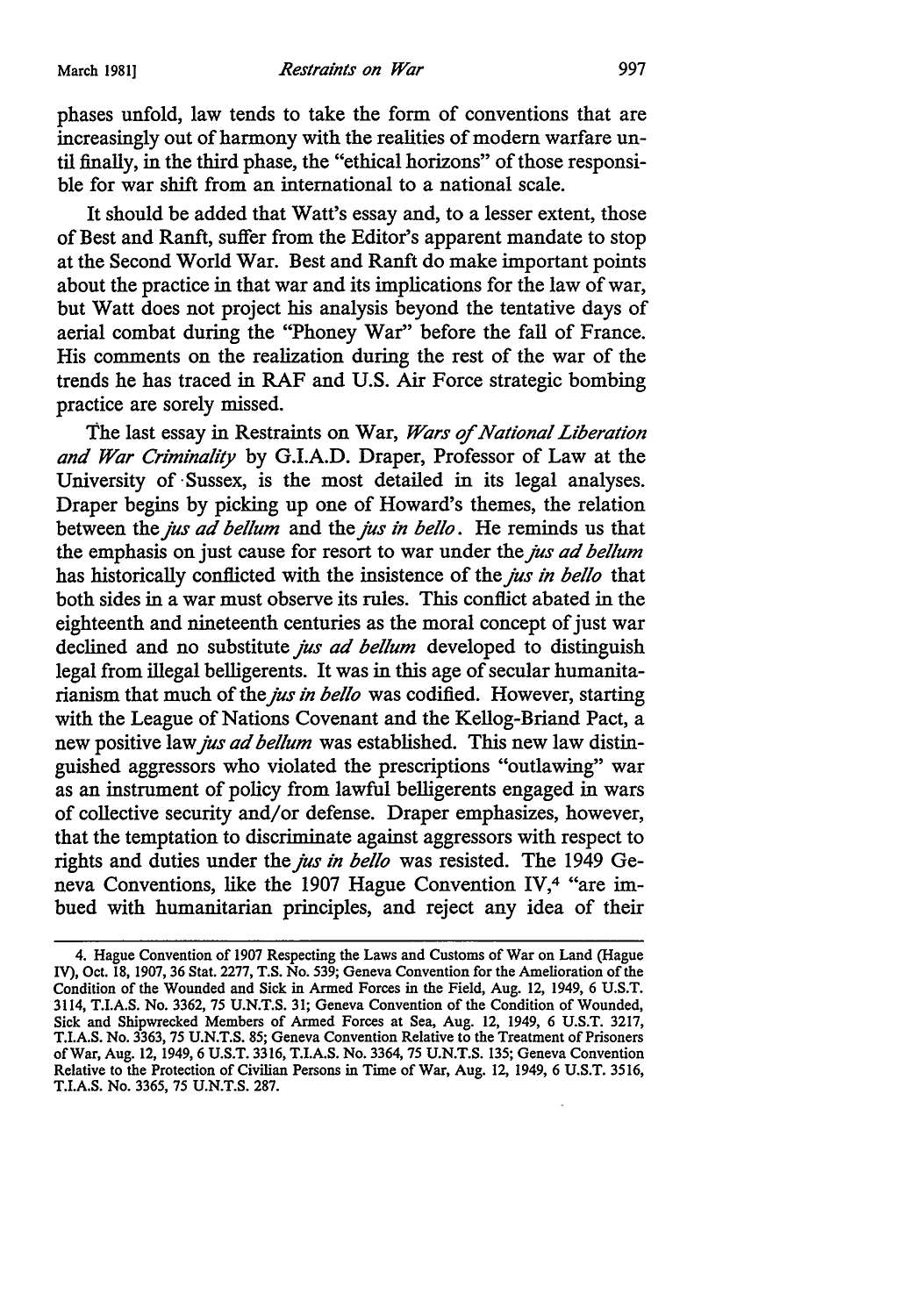unequal application based on the legality or illegality of the 'cause' for which the belligerents have resorted to armed conflict" (p. 139).

Recently, however, a new 'just war" concept has arisen which threatens the principle of equal application of the *jus in hello.* This new just war approach is a product of the importance given to the principle of self-determination by Third World nations and, ironically, of long-overdue efforts to apply the rights and duties of the *jus in hello* to participants in intranational conflicts.

To begin with the second factor, many commentators have observed a gap in the *jus in hello* insofar as participants in civil wars or internal conflicts are concerned. The only conventional law applicable to such conflicts has been the common Article 3 of the four 1949 Geneva Conventions. This Reviewer and others have long argued that there is a need for the law of war wherever there is a war in the material sense  $(i.e.,$  widespread and prolonged combat carried on for political rather than criminal purposes). The goal of international law should be to increase the applicability of the law of war to noninternational conflicts.5 The Diplomatic Conference on Humanitarian Law,<sup>6</sup> 1974-1977, pursued this goal by drafting a Protocol to the 1949 Geneva Conventions explicitly addressed to noninternational armed conflicts.

Draper's account soon reveals a disturbing development in the work of the Diplomatic Conference. The Third World states, cheered on by eleven nonvoting National Liberation Movement (N.L.M.) delegations, sought to proclaim and implement the principle of self-determination. This principle, which had been a common theme of Third World struggles for independence, already had been proclaimed repeatedly in international human rights conventions and General Assembly resolutions.7 Nevertheless, the Third World

<sup>5.</sup> *See, e.g.,* Baxter, *Forces far Compliance with the Laws of War,* American Society of International Law, Proceedings of the 58th Annual Meeting 82-92, 97 (article, panel discussion, and comments by William V. O'Brien) (1964).

<sup>6.</sup> The full designation for the Conference is the Diplomatic Conference on the Reaffirmation and Development of International Humanitarian Law Applicable in Armed Conflicts. It should be noted that this designation, in addition to being somewhat pretentious and overlong, is confusing. Traditionally, the law of war was divided into the "Hague Law," which dealt with means and methods of warfare as well as with humanitarian protection of prisoners of war and civilians, and the "Geneva Law," which dealt exclusively with humanitarian protection. The 1977 Geneva Protocols deal with both Hague and Geneva subjects and it is mislead• ing to label them "humanitarian" only.

<sup>7.</sup> U.N. CHARTER art. 1, para. 2, includes among purposes and principles of the organization the development of "friendly relations among nations based on respect for the principle of equal rights and self-determination of peoples". The principle of self-determination is reaffirmed, *inter alia,* in the U.N. Declaration on the Granting of Independence to Colonial Countries and Peoples adopted by the General Assembly December 14, 1960, in G.A. Res. 1514, 15 U.N. GAOR, Supp. (No. 16) 66, U.N. Doc. A/4684 (1961), and in Articles 1 of both the U.N.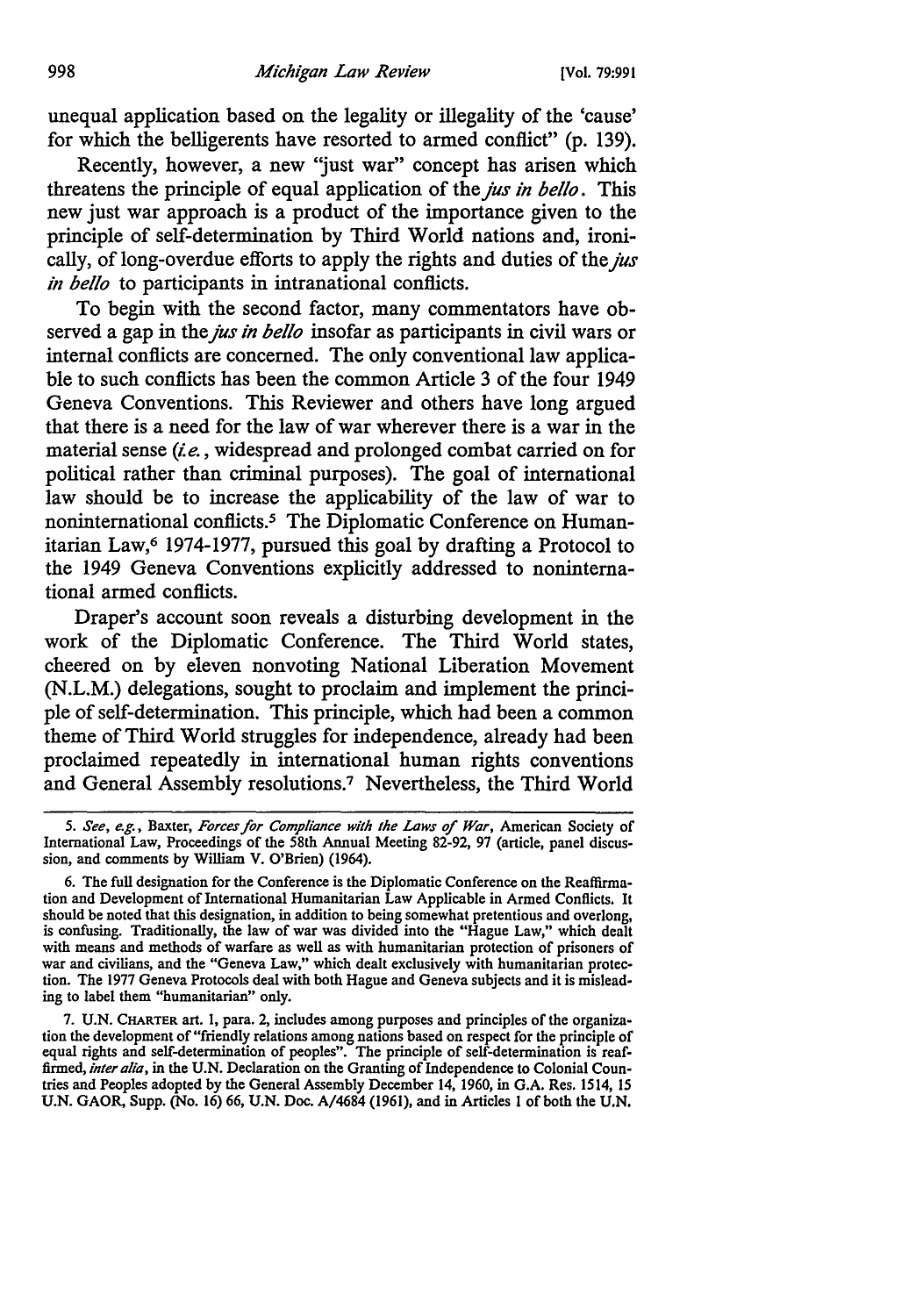states wanted to concretize the right of self-determination through formal recognition of the belligerent rights of N.L.M.s that are still fighting for self-determination. Draper explains:

The Third World States were not slow to see that a major political and a possible juridical advantage might be obtained, at one move, by securing the insertion of a provision in the scope, Article, I, of Protocol I, whereby the struggles of peoples against colonial, alien, and racist regimes should be included as situations to which the Conventions of 1949 and Protocol 1 would be applicable. By orthodox legal thinking such struggles were internal armed conflicts to which the Article 3, common to the Conventions of 1949 and Protocol 2 might be applicable. Once such 'peoples' struggles' for the selective purposes mentioned were ingested within the scope of Protocol I, they assuredly had no place in Protocol 2. The two Protocols had been drafted on the basis of mutual exclusion. For the National Liberation Movements and the Governments which supported them and who commanded the majority of votes, this was a political objective as manifest as it was desirable. [P. 146.]

As a result of Third World pressures, Article 1(4) of Protocol I, although designated as applying to international conflicts, became the source of belligerent rights for revolutionary forces hitherto not covered by any international law of war except the common Article 3 of the 1949 Geneva Conventions. Under Article 1(4), Protocol I was said to apply, *inter alia,* to:

armed conflicts in which peoples are fighting against colonial domination and alien occupation and against racist *regimes* in the exercise of their right of self-determination, as enshrined in the Charter of the United Nations and the Declaration on Principles of International Law concerning Friendly Relations and Co-operation among States in accordance with the Charter of the United Nations.<sup>8</sup>

The discussions preceding the adoption of this language indicate that very specific situations were meant to be covered by Article 1(4) of Protocol I. These include wars of national liberation against Israel, South Africa, and Portugal. Since the drafting of the Protocol, internal changes in government led Portugal to dissolve its African colonial holdings and remove itself from what might be termed the warsof-national-liberation "Hit List" (my term, not Draper's). That leaves only Israel and South Africa. Needless to add, the Third World states voting for Article 1(4) understood that *they* would not now or in the future be found guilty of "colonial domination" or

International Covenants on Human Rights annexed to G.A. Res. 2200, 21 U.N. GAOR, Supp. (No. 16) 49, U.N. Doc. A/6316 (1967), *reprinted in* 61 AM. J. INTL. L. 861 (1967).

<sup>8.</sup> Protocol Relating to the Protection of Victims of International Armed Conflicts, *opened for signature* December 12, 1977, UN Doc. A/32/144, Annex l (1977) [hereinafter cited as 1977 Geneva Protocol I], *reprinted in* 16 INTL. LEGAL MATERIALS 1391 (1977).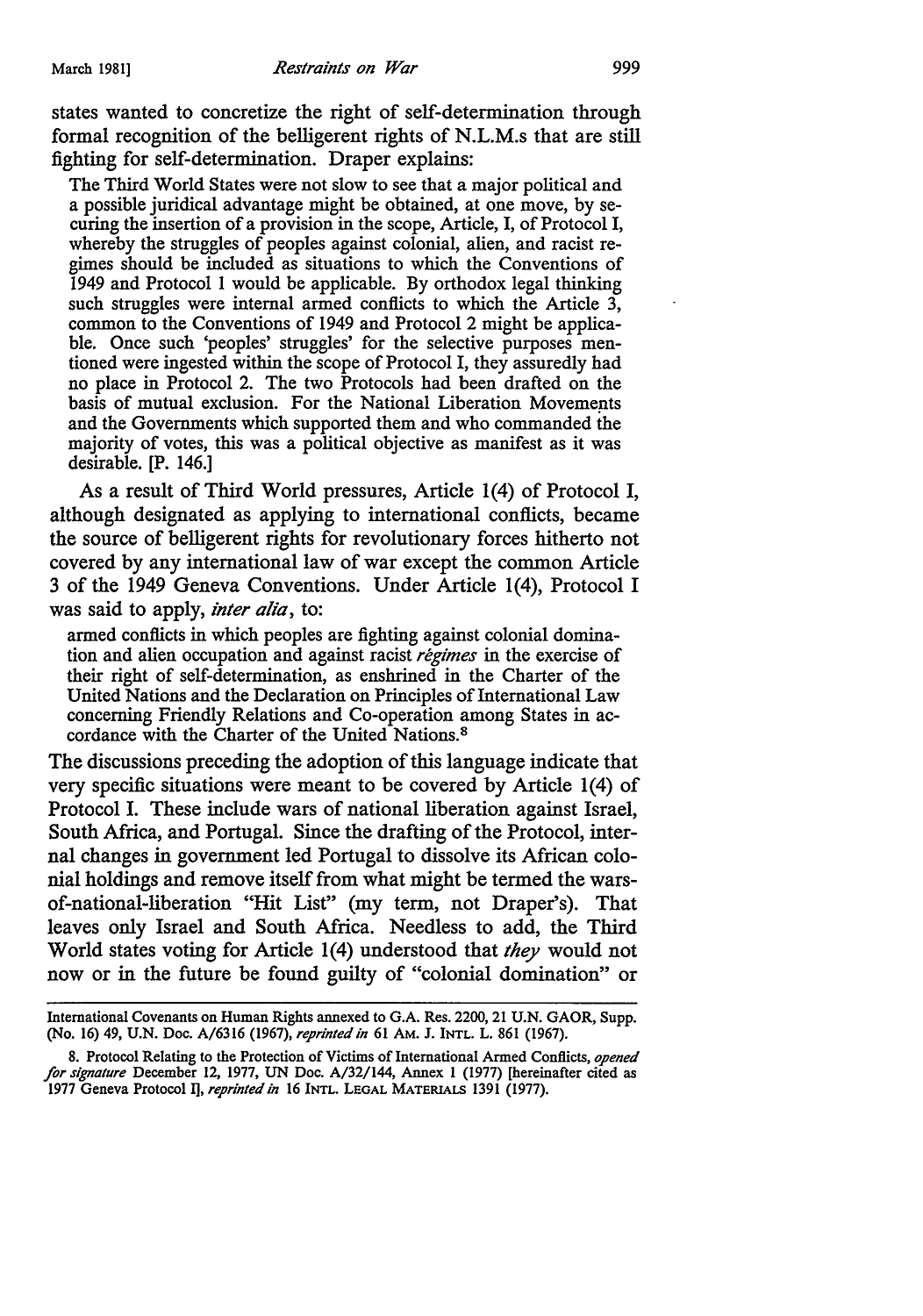"alien occupation" or of maintaining a "racist regime." However, there is no reason to doubt that new villains may be added to the "Hit List," possibly including the United States.

If the 1977 Geneva Protocol I becomes accepted in international legal practice, Article  $1(4)$  will resolve the issue of recognition of belligerency in intranational wars in an awkward and discriminatory fashion. Most noninternational conflicts will be governed by Protocol II, which is vastly inferior to Protocol I as a convention regulating belligerent conduct (most notably, Protocol II fails to institute the protections for prisoners of war that are guaranteed to POWs in international conflicts). But hostilities termed "wars of national liberation" against Israel and South Africa will be treated as international conflicts, and belligerent revolutionary forces in these nations can claim the full benefits of Protocol I and, indeed, of the 1907 and 1949 Hague and Geneva Conventions. Under this approach, PLO terrorism in Israel is an international conflict covered by Protocol I, while a Kurdish revolt against Iraq or Iran is a noninternational conflict that entitles the rebels only to the lesser protections of Protocol II.

In addition to its discriminatory resolution of the issue of belligerent status for purposes of application of the *jus in bello*, Article 1(4) of Protocol I promises to produce a revolutionary effect on the *JUS ad helium.* Under existing international law and the Charter of the United Nations, there are only two situations in which nations can legally resort to military force. One is during an enforcement action under Chapter VII of the Charter, a situation that has never arisen because of the lack of consensus among the permanent members of the Security Council. The other is during exercise of the Article 51 right of individual and collective self-defense. If the 1977 Geneva Protocol I is accepted, resort to force in a third situation  $-$  wars of national liberation as defined in Article  $1(4)$  — will be authorized by the *jus ad helium.* Thus the trend of the contemporary *jus ad helium*  to limit severely the circumstances in which belligerents can legally resort to armed force has been reversed. In effect, a new 'just war" category has been added to the *jus ad helium.* 

Having made these points, Draper observes that this victory for Third World values is obtained at the cost of imposing duties on revolutionary belligerents, duties that they may well be unable to honor in practice. A typical guerrilla force prosecuting a war of national liberation will find it quite difficult to meet many of the requirements of Protocol I and of previous conventions of the *jus in hello.* As Draper observes, "[o)ccupation of enemy territories, the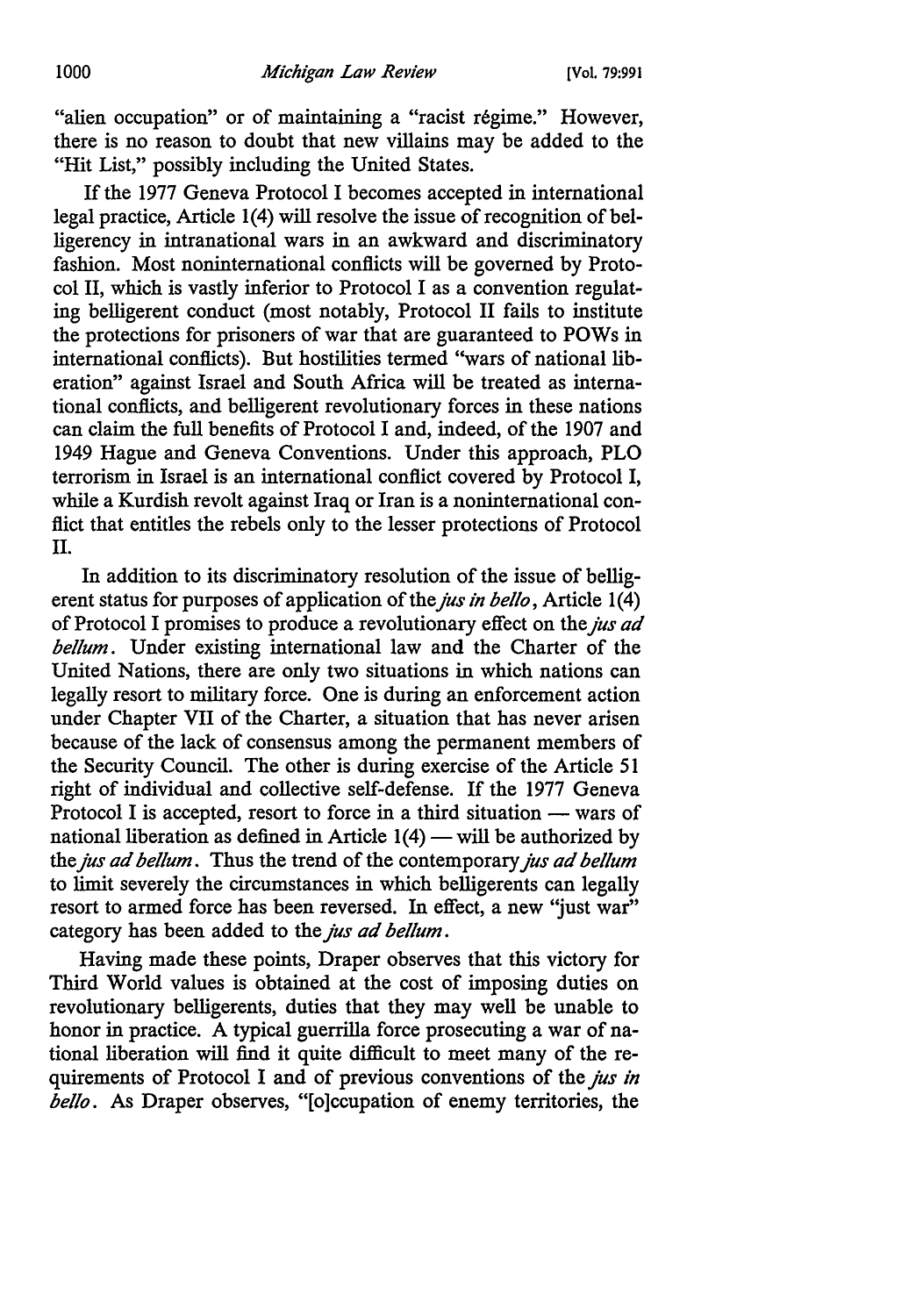conduct of hostilities, the appointment and functioning of Protecting Powers, the penal repression of 'grave breaches' and other topics governed by the Conventions and Protocol 1 present major difficulties when applicable to N.L.M.s" (pp. 147-48).

The Diplomatic Conference defined belligerency very differently under Protocol II than under Protocol I. Here the Third World states faced the possibility that *they* might be the target of revolutionary insurrection, and they were at pains to limit the rights of those who might oppose their *regimes* by force. Article I of Protocol II imposes a high threshold of belligerency: it requires a continuous, high intensity conflict before revolutionary forces may profit from even the modest provisions of Protocol II.9 Thus, to continue the earlier example, the PLO qualifies *per se* for belligerent status because of its *cause.* Sporadic terrorist attacks that in no way satisfy the belligerency threshold of Protocol II nevertheless suffice to qualify the PLO as a belligerent under Protocol I. On the other hand, a Kurdish revolutionary force in Iraq or Iran would have to maintain a broad, prolonged, uninterrupted, and highly successful guerrilla war in order to qualify for the lesser belligerent rights afforded by Protocol II.

Draper concludes with a consideration of the problems of enforcing the now expanded law of war. He notes that, because communist and Third World countries have often refused to accept or cooperate with the International Committee of the Red Cross, there may be no certified impartial third party to monitor compliance with the law. And because reprisals are so widely limited by explicit limitations in the older Conventions and the new Protocols, there remains very little in the way of legally permissible retaliation to deter and punish violations of the law.<sup>10</sup> Finally, Draper discusses the problems

2. This Protocol shall not apply to situations of internal disturbances and tensions, such as riots, isolated and sporadic acts of violence and other acts of a similar nature, as not being armed conflicts.

Protocol Relating to the Protection of Victims of Non-International Armed Conflicts, *opened for signature* December 12, 1977, UN Doc. A/32/144, Annex II (1977), *reprinted in* 16 INTL. LEGAL MATERIALS 1442 (1977).

10. The issue of dwindling reprisal rights in the *fas in be/lo* is examined in O'Brien, *The Jus in Bello in Revolutionary War and Counter insurgency*, 18 VA. J. INTL. L. 193, 237-40 (1978).

<sup>9. 1.</sup> This Protocol, which develops and supplements Article 3 common to the Geneva Conventions of 12 August 1949 without modifying its existing conditions of application, shall apply to all armed conflicts which are not covered by Article 1 of the Protocol Additional to the Geneva Conventions of 12 August 1949, and relating to the Protection of Victims of International Armed Conflicts (Protocol I) and which take place in the territory of a High Contracting Party between its armed forces and dissident armed forces or other organized armed groups which, under responsible command, exercise such control over a part of its territory as to enable them to carry out sustained and concerted military operations and to implement this Protocol.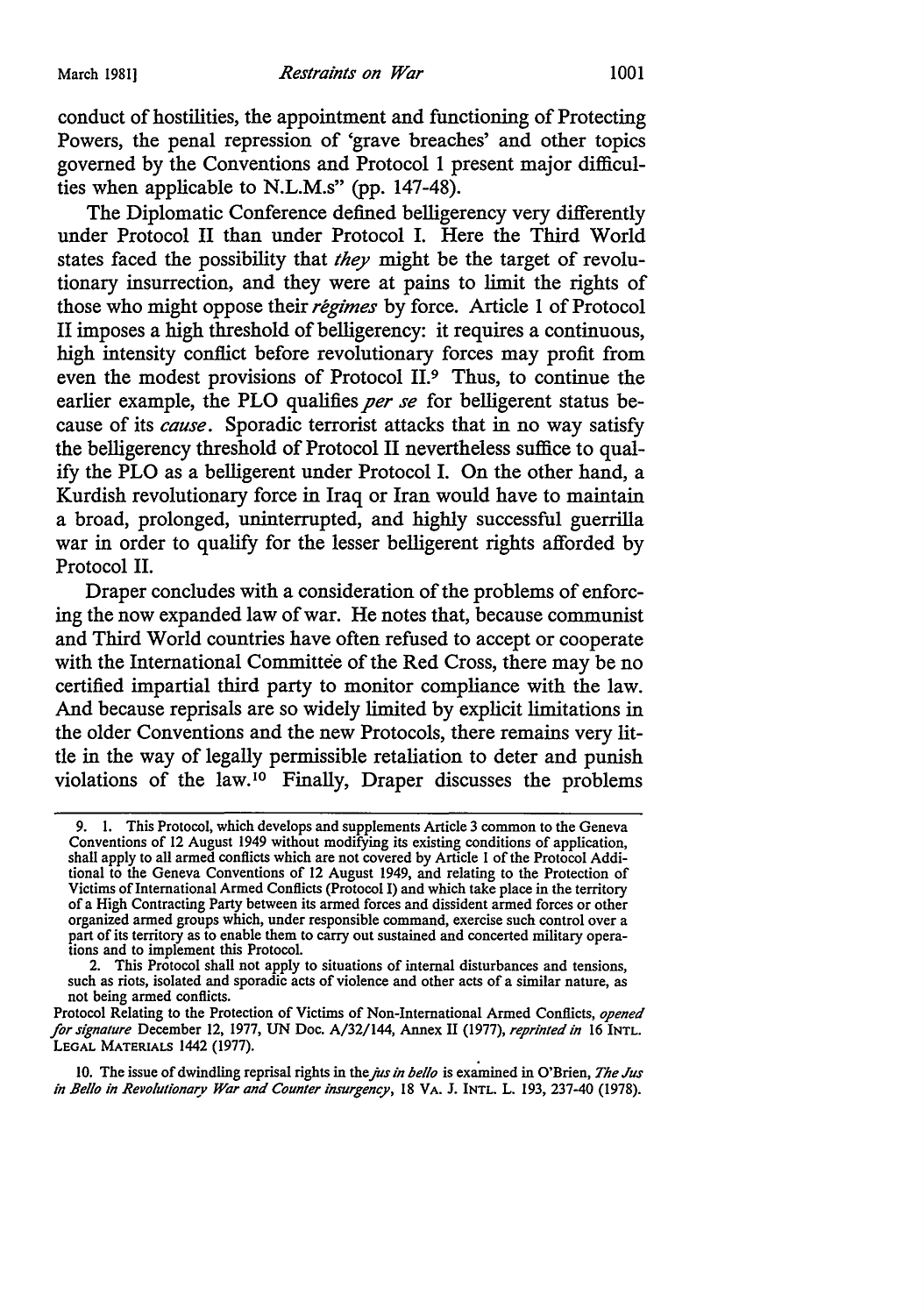caused by emphasis in the Protocols on the punishment and prevention of "grave breaches." Draper calls attention to the difficulties English municipal law has experienced in translating the concept of punishment of grave breaches into domestic law and legal procedures. Similar problems face the United States, and they will doubtless be discussed when the Protocols are submitted to the Senate. Draper reiterates that national liberation movements will have little or no capability to punish grave breaches. Draper thus raises the specter of a double standard under which the developed states are expected to comply with an expanded body of international law and to enforce it through appropriate domestic law proceedings, while their potential adversaries in revolutionary or counterinsurgency wars are measured against reduced expectations of compliance. All of this leads Draper to question the ability of the *jus in hello,* at the moment of its apparent reaffirmation and expansion, to curb the excesses of belligerents fighting under the banners of new "just wars."

### B. *Policy Restraints in War*

The other three essays in Howard's book deal with the limited war aspect of restrictions of international conflict. John C. Garnett, Dean of the Faculty of Economic and Social Studies at the University College of Wales, Aberystwyth, presents a useful analysis of the meaning and implications of *Limited 'Conventional' War in the Nuclear Age.* Along with such authorities as Robert Osgood and Bernard Brodie, 11 he prefers to restrict the term "limited war" to wars in which the superpowers are involved and in which they deliberately restrict the use of available military capabilities. For Garnett, the heart of the matter is not so much the limitation of ends as of means. When nuclear powers are directly or indirectly involved in a conflict, limiting means may prevent escalation to nuclear war. Accordingly, he excludes "small" and "local'' wars that do not involve belligerents with nuclear capabilities or nuclear-capable allies from his discussion. While this is a reasonable approach, others may prefer to hold out guidelines for limited war that can be applied in substantial measure to all belligerents.<sup>12</sup>

Having specified his elite concept of limited conventional war,

<sup>11.</sup> *See* B. BRODIE, STRATEGY IN THE MISSILE AGE 309 (1959); Osgood, *The Reappraisal of Limited War,* in PROBLEMS OF MODERN STRATEGY 92, 94 (1970).

<sup>12.</sup> The Reviewer attempts a more comprehensive approach to the definition of limited war and the development of guidelines applicable to most belligerents in O'Brien, *Guidelines*  for Limited War, MIL. REV., Feb. 1979, at 64. This approach will be elaborated in THE CoN-DUCT OF JUST AND LIMITED WAR (forthcoming).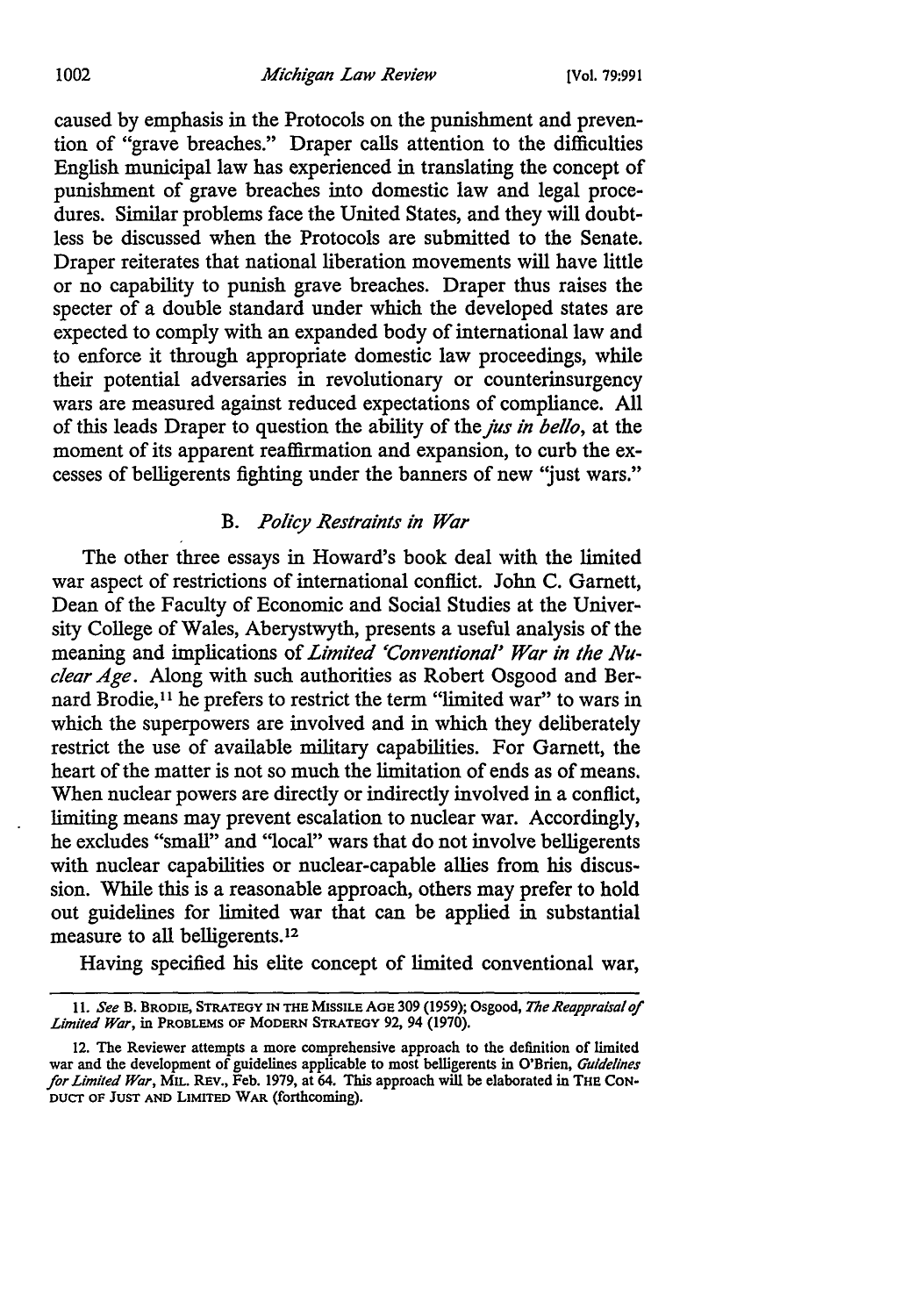Garnett analyzes the differences between such wars and ordinary conventional wars. The problem for belligerents faced with a possibility of nuclear escalation is to "win" enough to achieve the desired ends but not so much as to risk nuclear escalation. A second distinctive objective in such wars is to deploy forces in such a way as to permit effective conventional fighting without rendering them excessively vulnerable to nuclear attack should escalation occur. The solution to the first and more important problem is to develop implicit "ground rules" of conflict, a concept suggested in Kissinger's early writing and elaborated by other strategic thinkers such as Thomas Schelling.<sup>13</sup> One such implicit ground rule is the restriction on bombing targets that the U.S. Air Force observed during its attacks on North Korea and North Vietnam.

The concept of tacit rules of conflict is attractive to the proponents of both limited war and the international law of war. When they are successfully established by the patterns of behavior and expectation in a conflict, ground rules reconcile policy with the normative goals of limiting war. As Garnett points out, however, enthusiasm for such rules of conflict is often limited to elite proponents of limitation. Particularly in a liberal democracy, the apparent or real sacrifices of possible military advantage resulting from such ground rules are often viewed with concern and can generate outright opposition. The problem of limited war, then, is in retaining enough military effectiveness to assure a reasonable probability of success while also significantly limiting the more destructive and .dangerous methods of warfare, and in achieving both these objectives while retaining the support of a society that wants a rapid and successful conclusion to the conflict.

In a searching application of these concepts to NATO strategies, Garnett explores the problems of reconciling the provision of an adequate limited defense of Europe with the maintenance of a strategic deterrent. The paradox is that too convincing a conventional defense capability may undercut the credibility of the strategic nuclear deterrent. There seems to be little danger that this will become a critical dilemma in the near future, given the inadequacies of NATO's present conventional forces *vis-a-vis* those of the Warsaw Pact. Nevertheless, Garnett is quite right in raising this dilemma, for it is one that will always confront NATO and, indeed, other similar

<sup>13.</sup> H. KISSINGER, NUCLEAR WEAPONS AND FOREIGN POLICY 140-41 (1957); T. SCHEL-LING, ARMS AND INFLUENCE (1966). The principal authorities on limited war are cited and their suggested ground rules incorporated into limited war guidelines in O'Brien, *supra* note 12.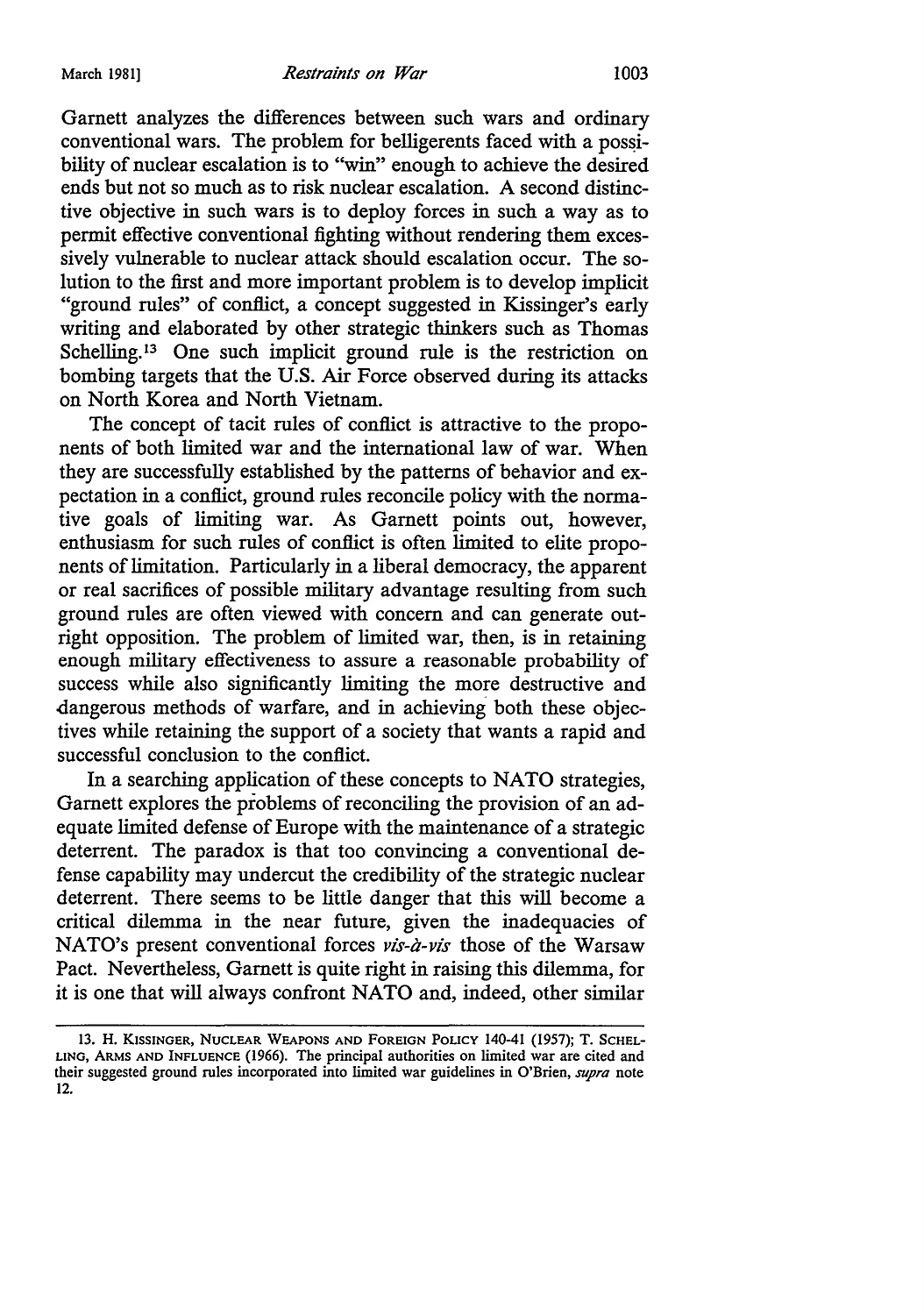defense alliances. Moreover, Garnett has put his finger on one of the profound issues of modem deterrence and defense: Is it better to maximize a nation's ability to fight limited wars in the event that strategic nuclear deterrence fails, and in the process perhaps impair that deterrence or to put everything into strategic deterrence in the hope that it will be effective in preventing "limited" and unlimited major wars?

Laurence Martin continues many of Garnett's themes in his essays on *Limited Nuclear War.* Martin is Vice-Chancellor of the University of Newcastle upon Tyne and one of the foremost strategic thinkers writing today. His essay distinguishes two approaches to limited nuclear war: (1) tactical nuclear war, and (2) strategic limited nuclear war. The first, an integral part of NATO's defenses, plays a complicated role because of the "creative ambiguity" (p. 106) inherent in the ability of NATO forces to opt either for conventional nonnuclear defense policies or for conventional plus limited nuclear defense policies. Although this creative ambiguity contributes to deterrence, it is a constant source of apprehension within NATO. The United States fears the escalatory implications of any decision to use nuclear weapons, even at a battlefield tactical level. The Europeans prefer to rest primarily on the protection of U.S. strategic nuclear deterrence and, understandably, dread the prospect of an inordinately destructive tactical nuclear defense of Western Europe. These fears of the NATO allies are compounded by concern for the adequacy of common-control arrangements and the problems of coordinating political and military decisions and policies.

One solution to these problems, Martin suggests, might be a "mini-nuke" strategy: tactical nuclear weapons would be employed from the outset of an invasion (with no conventional "pause") under policies designed to control collateral damage in the areas defended (pp. 109-10). Still, Martin admits, the destruction would be very extensive and, most importantly, there would be no assurance that the Soviets would cooperate in maintaining nuclear thresholds and ground rules. This, of course, is a nagging issue in any limited war discussion. When the enemy has equal or superior capabilities and options, there is no assurance that he will see an interest in tacit ground rules advantageous to the other side.

After examining the second type of limited nuclear policy  $-$  the "limited strategic options" strategy advocated by Secretary of Defense James Schlesinger (and revived once again the summer of 1980 in President Carter's Presidential Directive 59) — Martin concludes that the possibility of nuclear war is a permanent reality. He states: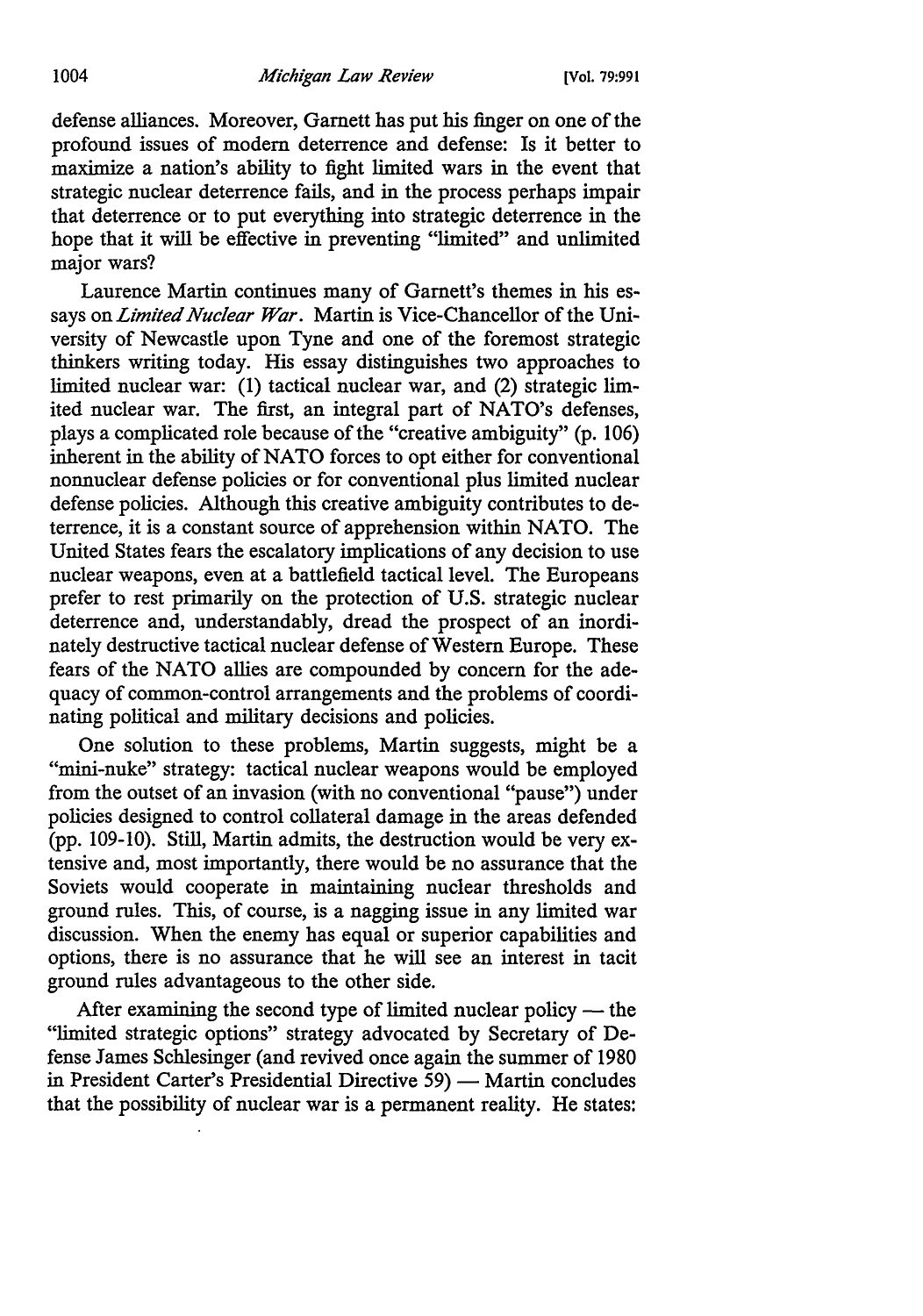It would be absurd to believe that such powerful means of destruction can be wholly and permanently divorced from political conflicts. The question thus becomes in what way can this linkage best be handled so as to minimize conflict and, above all, to avert all-out nuclear war. Limited nuclear war thus presents a familiar dilemma: how to steer a course between relatively manageable strategies for employment and the horrifying prospects of catastrophe, so as best to preserve the deterrent and stabilizing influence of the nuclear balance? [P. 119.]

It is appropriate to end this review of Howard's book with a critique of D.P. O'Connell's essay, *Limited War at Sea since 1945.*  O'Connell, whose untimely death since the publication of this book was a major loss to international and relations scholarship, was the Chichele Professor of Public International Law at Oxford. One might have expected a formal legal emphasis in his chapter. But although O'Connell begins by noting the need for legal justification for use of force in self-defense, he emphasizes the kind of "ground rule" limitations on policy stressed by Garnett and Martin. He suggests that such limitations are to be found in three broad forms: (1) limitations on the theater of operations wherein naval force will be applied; (2) limitations on the scale of operations and the level of weaponry; and (3) graduation of force and scale of response.

Significantly, the author of the foremost contemporary comprehensive treatise on international law in English says of the first kind of limitation: "Whether the localization of the conflict at sea is a legal concept or merely a matter of prudence is a moot question" (p. 126). To illustrate how open the issue remains, O'Connell contrasts U.S. policy in the Vietnam War with India's conduct in its 1971 war with Pakistan. The United States limited interdictory naval operations to within twelve miles of the coasts of North and South Vietnam. By contrast, India pursued its war on the high seas, thus refusing to accept a common contemporary limited war guideline.

O'Connell offers the U.S. policies regarding mining Haiphong Harbor as examples of the second and third types of implicit limitations distinguished above. O'Connell, a classical international law publicist, demonstrates his cognizance of the critical importance of limited war rules of engagement by concluding: "The intellectual framework of limited war has thus become an essential component of the professional activity of naval staffs" (p. 134). Thus, O'Connell's essay again illustrates the theme of the Howard volume: the interaction of policy and normative restraints produces a spectrum of prescriptions and guidelines ranging from political/military rules of conflict to practices leading to customary international law to restatements in the form of international conventions.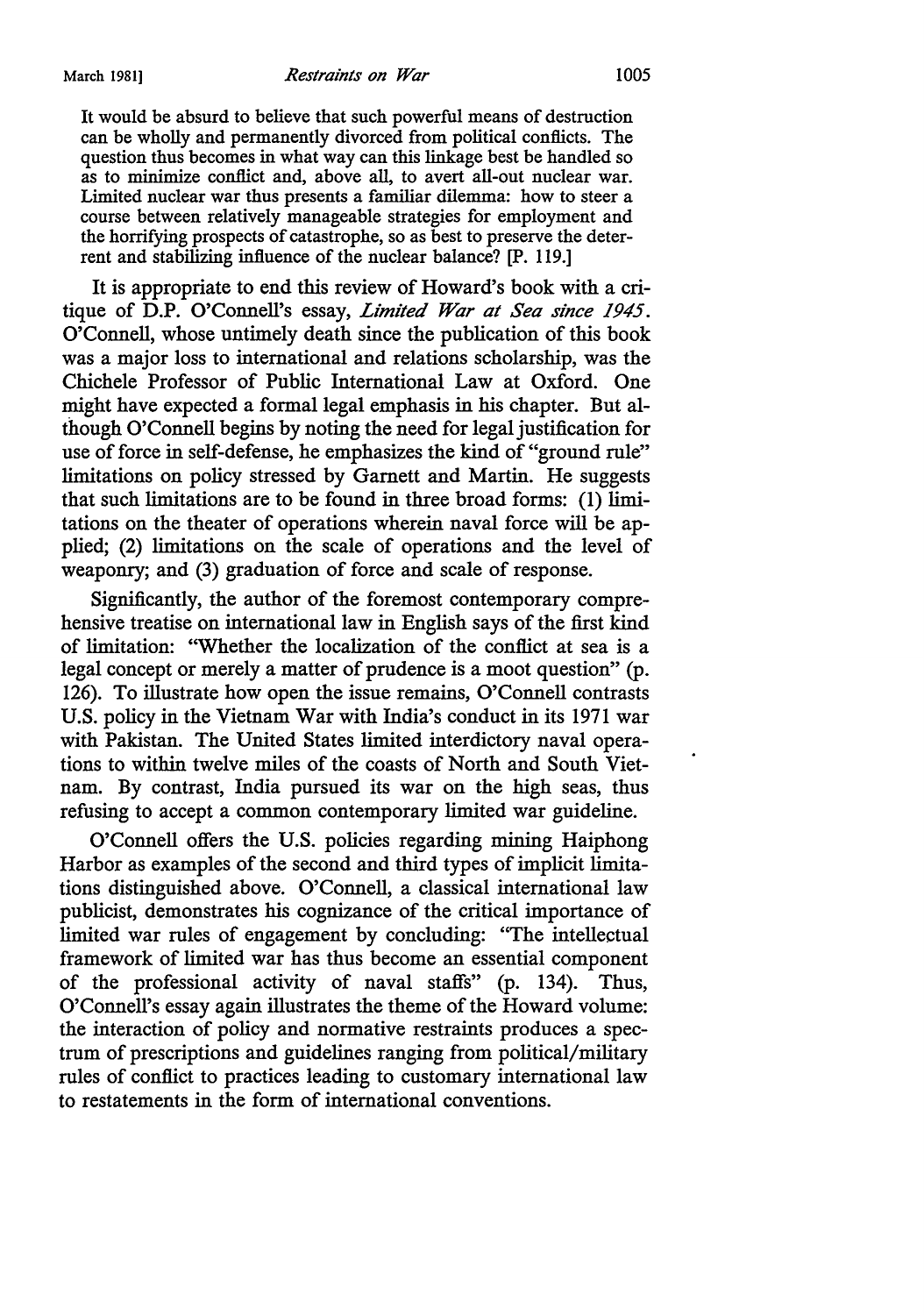David P. Forsythe's *Humanitarian Politics* is an extraordinarily comprehensive and scholarly monograph on the work of the International Committee of the Red Cross (I.C.R.C.) in developing and implementing the humanitarian law of war. Forsythe, who is now a professor of political science at the University of Nebraska, has served as a consultant to several Red Cross agencies and committees. His book is a significant case study of the interaction of the basic normative and policy restraints on war. Forsythe's dedicated appraisal of the I.C.R.C.'s goals and efforts leaves little doubt about their moral emphasis. Yet Forsythe looks beyond the organization's efforts to maximize the automatic operation of formal humanitarian law and of the I.C.R.C.'s role in that process: he steadfastly probes into politics to find ways in which the I.C.R.C. can do things that could not be agreed upon in the law-making processes of the contemporary decentralized international legal system. Forsythe's distinctive criticism is that the I.C.R.C. should recognize the limits imposed by the need for consensus in modern international law and should, accordingly, reach beyond the law to politics to accomplish tasks required by morality.

Forsythe traces the development of the Red Cross movement, places the I.C.R.C. in the context of the larger Red Cross organization in Switzerland and worldwide, and explains its functions and basic philosophy. He also explores in detail its *ad hoc* diplomacy on behalf of political prisoners, its role in the development of humanitarian international law, and its better known activities in providing protection for prisoners of war and civilian victims of war. All of this analysis is based on extensive study of the archives of the organization, on interviews with key personnel, and on the broader scholarly literature on humanitarian law.

Forsythe concludes his study with an analysis of three "challenges" to the I.C.R.C. in the future: the challenge of self-identification, the challenge of evaluating law and the challenge of moral choice (pp. 231-35). Forsythe contends that the challenge of selfidentification raises the issue of whether the I.C.R.C. should remain an "establishment" humanitarian agency representing Swiss and Western values and approaches, or whether it should instead become a spokesman for "mankind" that employs new and perhaps radical approaches in a quest for greater protection of human values (pp. 228-42).

The challenge of evaluating law involves critical review of both the utility of international law as an instrument for the protection of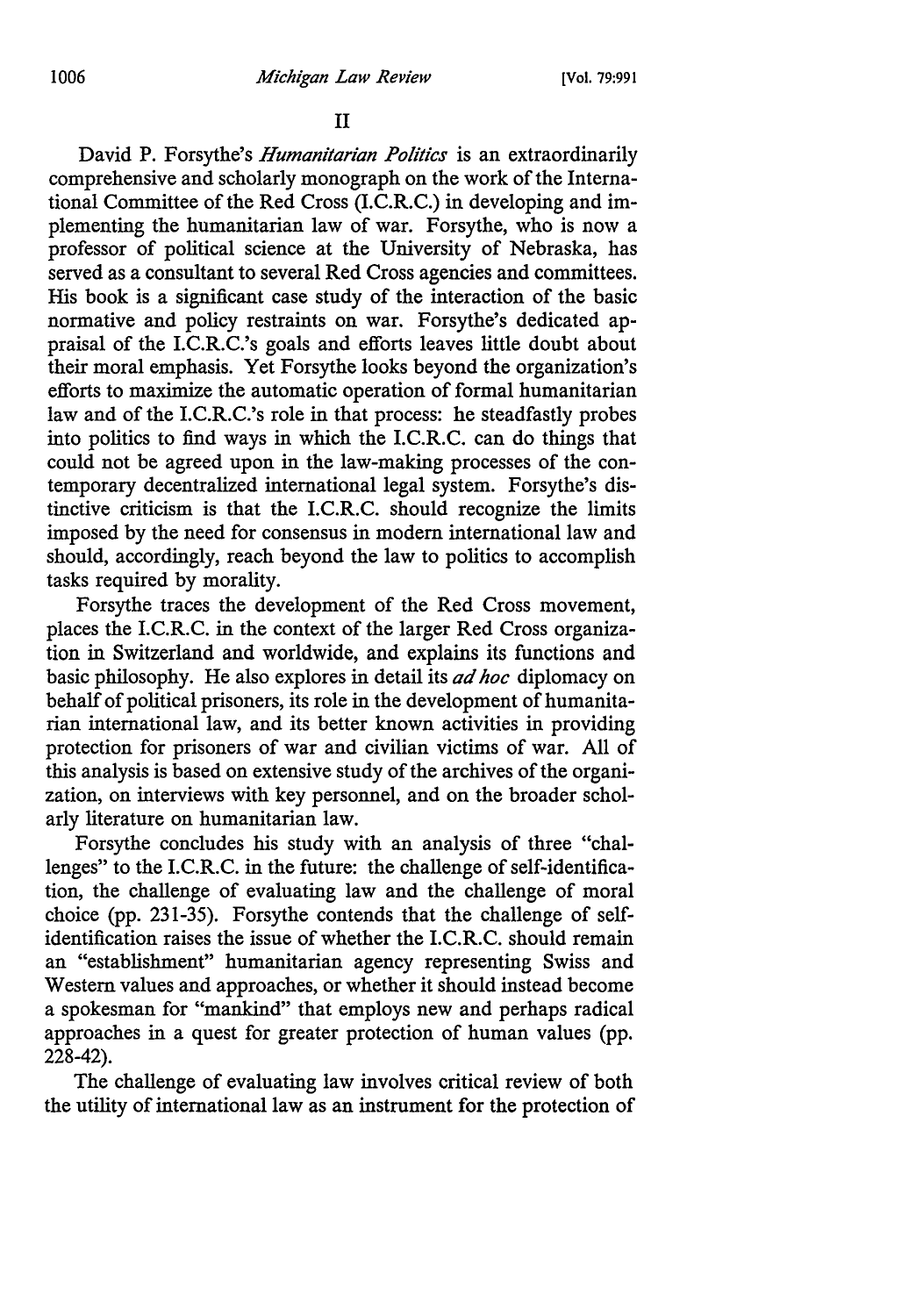human rights and the role of the I.C.R.C. in developing humanitarian law. Forsythe is troubled by the emphasis in contemporary international law on the rights and prerogatives of sovereign states. He finds an excessive deference to the rights of states. This, of course, is not surprising given the present decentralized international lawmaking process wherein states make, interpret, and apply the law for themselves. Forsythe thinks that the task of developing and supervising more of this kind of law, always with proper deference to the rights of sovereign states, is an insufficient challenge for the I.C.R.C. Forsythe believes the I.C.R.C. should transcend legal purposes and methods to emphasize *ad hoc* diplomacy on behalf of human rights, rather than organize more conferences to produce conventional humanitarian law and exert more efforts to implement that law (pp. 242-45). A prominent example of this *ad hoc* diplomacy is provided in the record of I.C.R.C. involvement on behalf of political prisoners during the "colonels'" *regime* in Greece from 1967-1974 (pp. 76-84). Forsythe's chapters on protection of political prisoners and intervention in cases of hijacking, kidnapping, and other situations not covered by international law offer further examples of this *ad hoc*  diplomatic approach.

Finally, Forsythe explores the challenge of moral choice that faces the I.C.R.C. He distinguishes between three forms of humanitarianism: impartial, international, and revolutionary (p. 227). *Impartial humanitarianism,* the typical practice of the I.C.R.C. and the UN High Commission for Refugees, is based on a theory of "discreet incrementalism," the "one more blanket" theory of doing what one can to alleviate suffering. Two working premises underlie this approach: the humanitarian organization should operate with the consent of the government having jurisdiction over the persons requiring protection, and the organization should rarely if ever criticize that government in public. There is a tradeoff between practical relief and initiatives that might pressure those in control of the persons who are in need of assistance to drastically change their policies. *International humanitarianism,* typified by Amnesty International, operates with consent of the government with jurisdiction over the persons to be protected at some times and without that government's consent at others. Under this approach, the humanitarian organization does not hesitate to criticize or to seek fundamental changes in the state of affairs that has produced the need to provide protection. Revolutionary humanitarianism, typified by the Joint Church Aid (JCA) organization's activities in the Biafra War in Nigeria, disregards the wishes and claims of public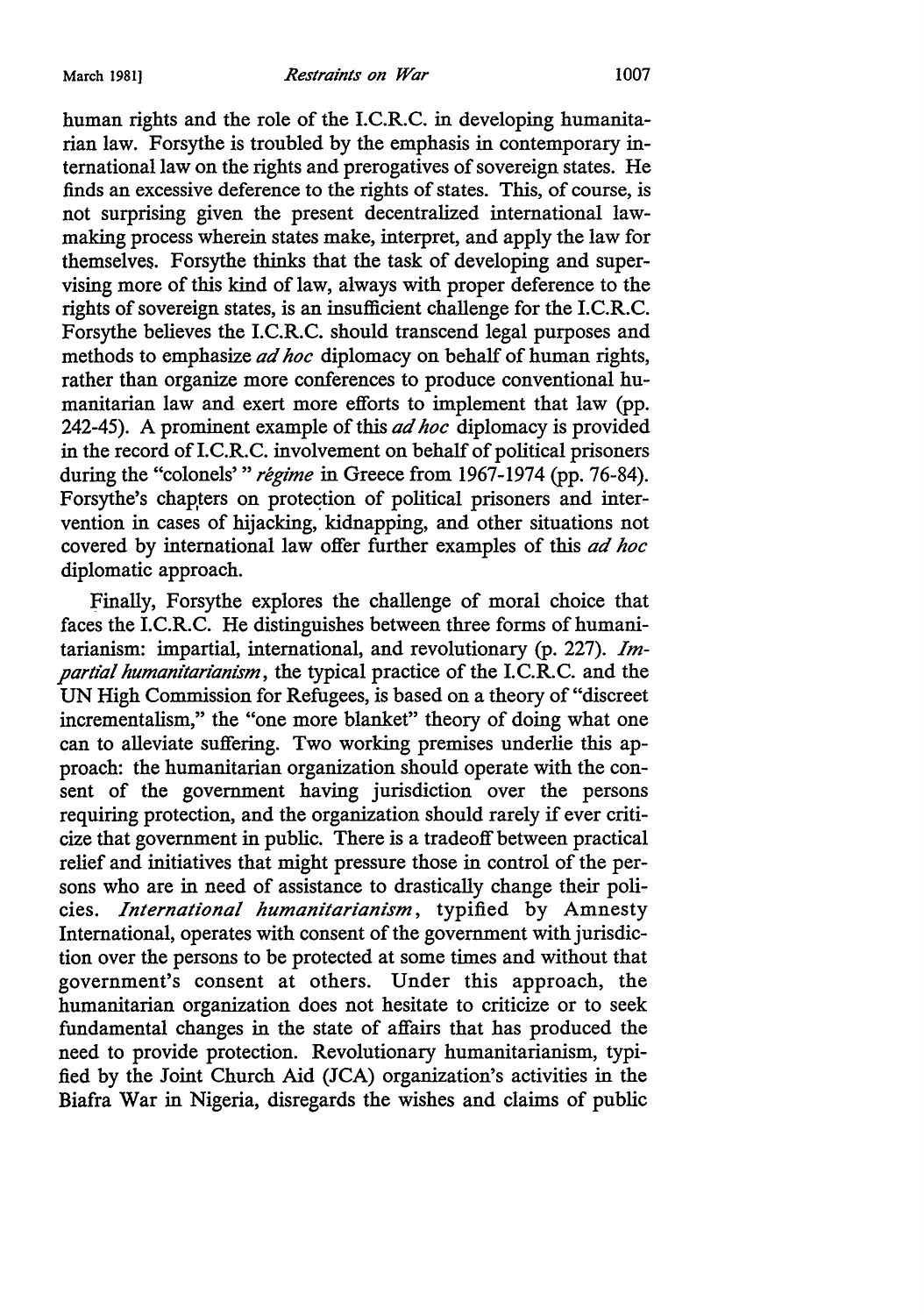authorities and does whatever it can both to ameliorate and to eliminate the conditions requiring humanitarian intervention.

The moral challenge to the I.C.R.C. is whether to continue to pursue "discreet humanitarianism," impartial humanitarianism, or move in the direction of international or revolutionary humanitarianism. Forsythe's own recommendations are twofold. First, he thinks that "the ICRC should move to make Geneva law more effective and more oriented to human needs rather than state interests, when the two values are divergent" (p. 244). He gives as an example the I.C.R.C. position on the 1977 Geneva Protocols discussed above in the review of Draper's essay.<sup>14</sup> Like this Reviewer, Forsythe would have urged that one Protocol should govern all armed conflict. This was the original position of the I.C.R.C. However, it ultimately bowed to the wishes of the governments participating in the Diplomatic Conference, even though the second Protocol, which governed noninternational conflicts, offered quite inferior humanitarian protections to the first, which governed internal conflicts.

Finally, Forsythe contends that "the ICRC should move to make as much of its work as possible alegal" (p. 244). In terms that will surely shake the traditional image of both the role of humanitarian law and the I.C.R.C., Forsythe argues:

This "delegalization" process would counteract certain claims by states  $-$  viz., that the law did not apply, that the law only required X but not Y, that use of the law led to implications about the overall nature of the situation that the state wished to avoid. In many situations an ICRC alegal, purely humanitarian approach might produce considerable humanitarian results. *Geneva law should be regarded as a necessary evil and a last resort, useful in some but not all situations* (emphasis added). [P. 244.]

### *Conclusion*

In these two important contributions to the literature of the law of war and limited war, Howard and his associates and Forsythe demonstrate the interaction of normative and policy restraints on war. At a time of great interest in revival and improvement of the law of war  $-$  or, as it is increasingly called, the law of international and/or noninternational conflict  $-$  it is imperative for moralists, lawyers, scholars of political/military policy, and decision makers to ponder the choice of strategies in developing restraints on war. Howard's volume shows the critical relationship between political/military policies and capabilities and normative restraint. The

<sup>14.</sup> *See* text at notes 4-10 supra.